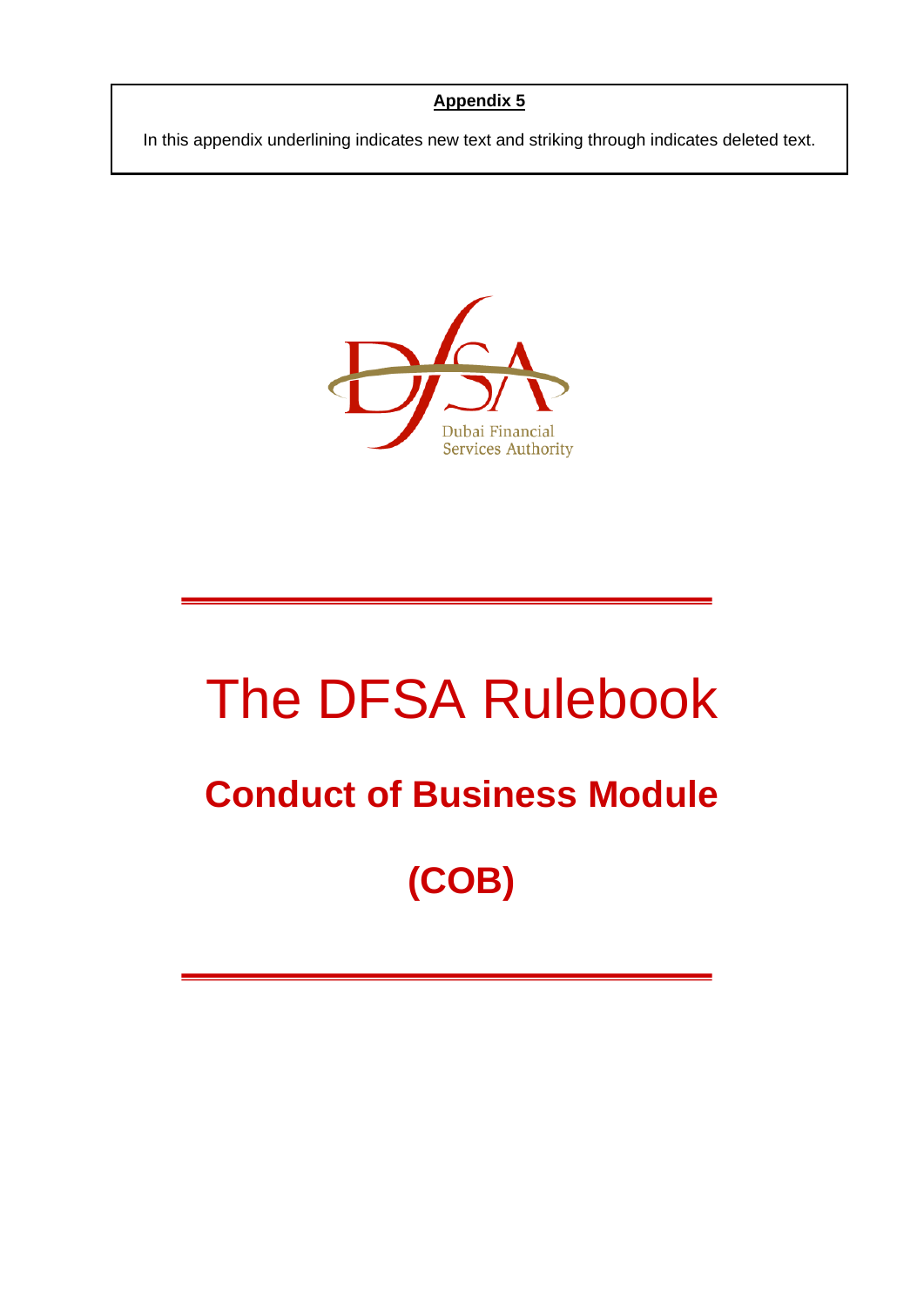

## **1 INTRODUCTION**

#### **1.1 Application**

**………..**

#### 1.1.2 COB does not apply to a Representative Office.

**………..**

- **2.3.1** (1) Subject to (2), before carrying on a Financial Service with or for a Person, an Authorised Firm must determine whether such a Person is a Professional Client in accordance with Rule 2.3.2, in respect of all or particular Financial Services or products offered by the Authorised Firm.
	- (2) An Authorised Firm is not required to comply with (1) in relation to a particular Person where it:
		- (a) treats that a Person as a Retail Client; or
		- (b) does one or both of the following carries on an activity of the kind described in GEN Rule 2.26.1 that constitutes marketing with that Person and provides no other Financial Service to the that Person concerned: .
			- (i) referring that Person to another Authorised Firm or any entity regulated by a Financial Services Regulator; or
			- (ii) giving that Person generic advice as defined in GEN Rule 2.11.1(3) or GEN Rule 2.19.1(4)(b) or as part of making invitations as defined in GEN Rule 2.9.1(2)(b) or 2.19.1(6)(b).
	- (3) If an Authorised Firm is aware that a Client with or for whom it is intending to carry on a Financial Service is acting as an agent for another Person (the 'second person') in relation to a particular Transaction then, unless the Client is another Authorised Firm or a Regulated Financial Institution, the Authorised Firm must treat that second person as its Client in relation to that Transaction.

#### **Guidance**

Pursuant to GEN Rule 3.2.7, an Authorised Firm which is not a Representative Office may carry on activities which constitute marketing financial services and financial products offered in a jurisdiction other than the DIFC. The effect of Rule  $2.3.1(2)(b)$  is to provide a carve out for an Authorised Firm from the requirements under Rule 2.3.1(1) when the firm is carrying on such marketing activities. An Authorised Firm conducts the activity of arranging as defined in GEN section 2.9 and 2.19 when making referrals. However, an Authorised Firm is not required to undertake the Client classification process set out in Rule 2.3.2 where it makes a referral within the  $\theta$  parameters in Rule 2.3.1(2)(b). Under other provisions in this module, an Authorised Firm is also exempt from other specific requirements when making such referrals when carrying on such marketing activities under Rules 3.3.1(d) and 3.4.1(d).

**………..**